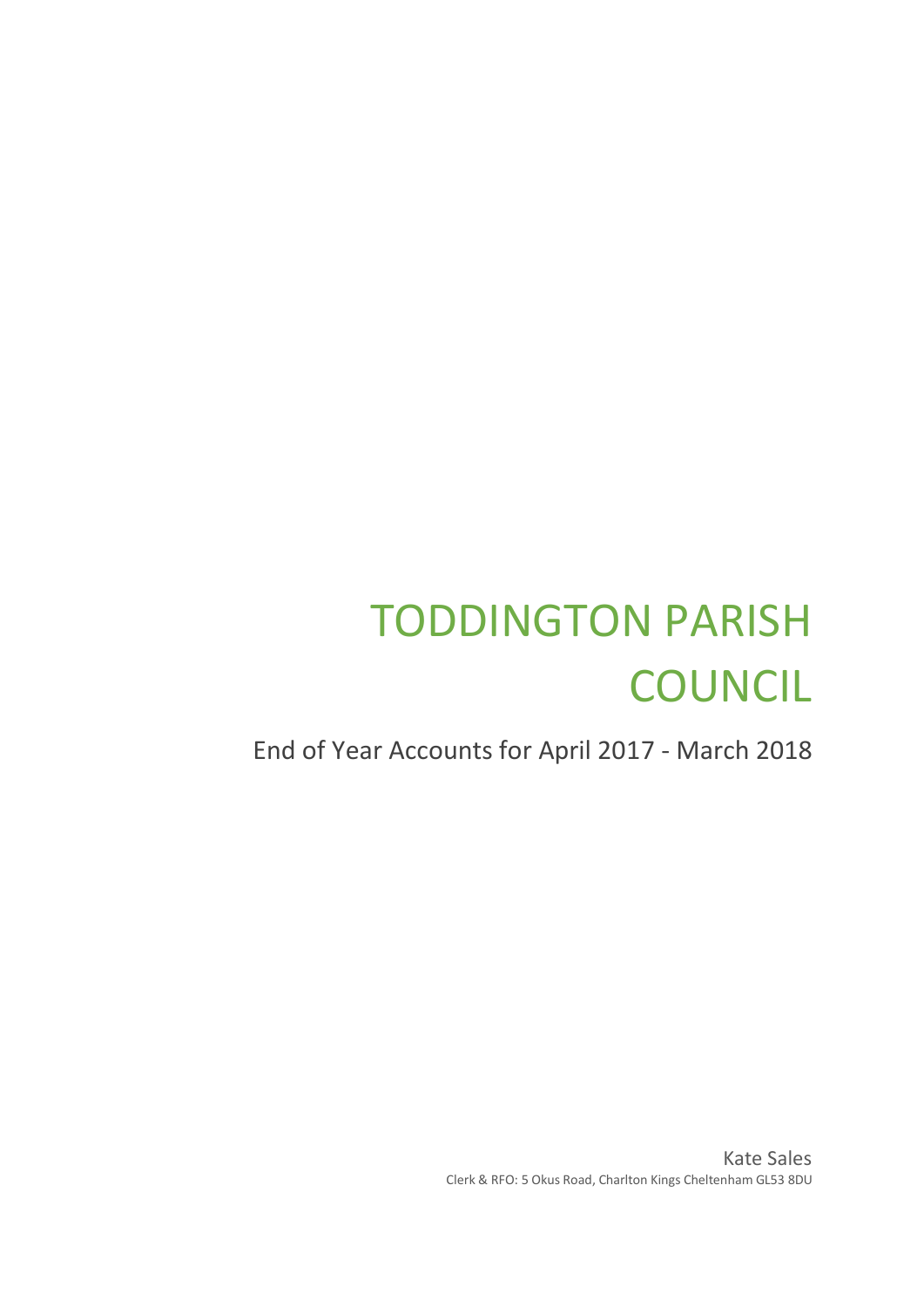| <b>TODDINGTON PARISH COUNCIL</b>            |                                  |                                 |                  |                |       |       |  |  |
|---------------------------------------------|----------------------------------|---------------------------------|------------------|----------------|-------|-------|--|--|
|                                             |                                  |                                 |                  |                |       |       |  |  |
| <b>SUMMARY OF ACCOUNTS AT 31 MARCH 2018</b> |                                  |                                 |                  |                |       |       |  |  |
|                                             |                                  |                                 |                  |                |       |       |  |  |
|                                             |                                  |                                 | £                | £              | £     | £     |  |  |
|                                             | <b>Balance at 1 April 2017</b>   |                                 |                  |                |       |       |  |  |
|                                             |                                  |                                 |                  |                |       |       |  |  |
|                                             |                                  | Lloyds TSB Acc 02251838         | 3930.71          | 3931           |       |       |  |  |
|                                             |                                  | Lloyds TSB Acc 01042917         | 451.16           | 451            |       |       |  |  |
| Petty cash                                  |                                  |                                 | 0.00             | $\mathbf 0$    |       |       |  |  |
|                                             | less unpresented cheques         |                                 | 0.00             | 0              |       |       |  |  |
|                                             |                                  |                                 |                  |                |       |       |  |  |
|                                             |                                  |                                 |                  |                | 4382  |       |  |  |
|                                             |                                  |                                 |                  |                |       |       |  |  |
| <b>Income</b>                               |                                  |                                 |                  |                |       |       |  |  |
|                                             |                                  |                                 |                  |                |       |       |  |  |
| Precept                                     | <b>Council Tax Support Grant</b> |                                 | 8050.00<br>43.00 | 8050<br>43     |       |       |  |  |
|                                             | Lloyds TSB interest              |                                 | 1.57             | $\overline{2}$ |       |       |  |  |
| <b>VAT</b> recovered                        |                                  |                                 | 1027.99          | 1028           |       |       |  |  |
| Other                                       |                                  |                                 | 3768.61          | 3769           |       |       |  |  |
|                                             |                                  |                                 |                  |                | 12891 |       |  |  |
|                                             |                                  |                                 |                  |                |       |       |  |  |
| <b>TOTAL INCOME</b>                         |                                  |                                 |                  |                | 17273 | 17273 |  |  |
|                                             |                                  |                                 |                  |                |       |       |  |  |
|                                             |                                  |                                 |                  |                |       |       |  |  |
| <b>Expenditure</b>                          |                                  |                                 |                  |                |       |       |  |  |
|                                             |                                  |                                 | 3901.67          | 3902           |       |       |  |  |
| Clerk's salary<br>Other payments            |                                  |                                 | 8617.85          | 8618           |       |       |  |  |
| <b>TOTAL EXPENDITURE</b>                    |                                  |                                 |                  |                | 12520 | 12520 |  |  |
|                                             |                                  |                                 |                  |                |       |       |  |  |
| <b>BALANCE</b>                              |                                  |                                 |                  |                |       | 4754  |  |  |
|                                             |                                  |                                 |                  |                |       |       |  |  |
|                                             |                                  |                                 |                  |                |       |       |  |  |
|                                             |                                  | <b>Balance at 31 March 2018</b> |                  |                |       |       |  |  |
| Lloyds TSB Acc 01042917                     |                                  |                                 | 3714.57          | 3715           |       |       |  |  |
|                                             |                                  | Lloyds TSB Acc 02251838         | 1460.27          | 1460           | 5175  |       |  |  |
|                                             |                                  |                                 |                  |                |       |       |  |  |
| Uncashed cheques                            |                                  |                                 | 421.35           |                |       |       |  |  |
|                                             |                                  |                                 |                  | 421            | 421   |       |  |  |
|                                             |                                  |                                 |                  |                |       |       |  |  |
|                                             |                                  | Invested cash at 31 March 2018  |                  |                | 4753  | 4753  |  |  |
|                                             |                                  |                                 |                  |                |       |       |  |  |
|                                             |                                  |                                 |                  |                |       |       |  |  |
|                                             |                                  | Amount to carry forward         |                  |                |       | 4753  |  |  |
|                                             |                                  |                                 |                  |                |       |       |  |  |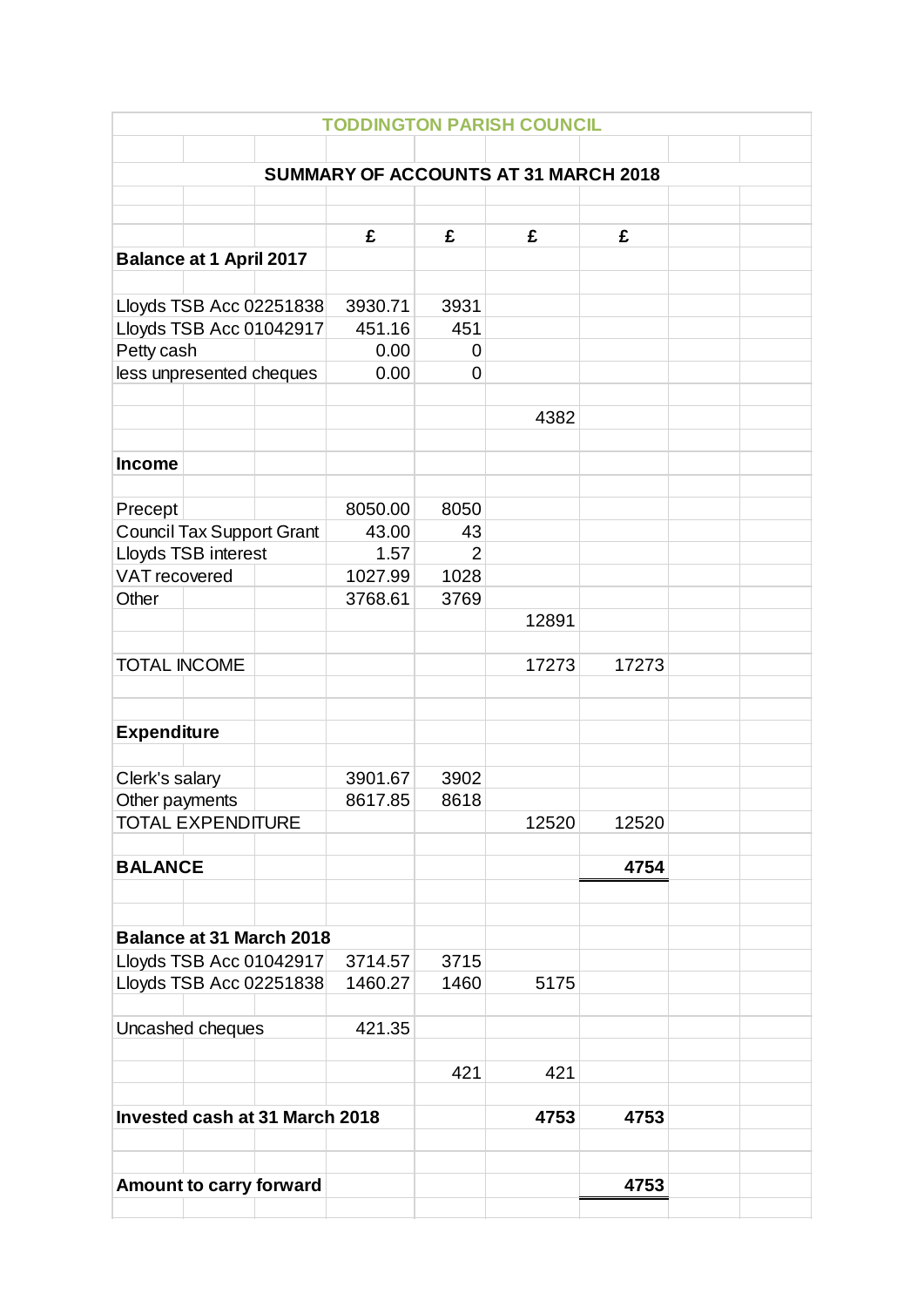| <b>BANK RECONCILIATION AT 31 MARCH 2018</b> |                                              |  |  |         |           |           |           |           |  |
|---------------------------------------------|----------------------------------------------|--|--|---------|-----------|-----------|-----------|-----------|--|
|                                             |                                              |  |  |         |           |           |           |           |  |
|                                             |                                              |  |  |         |           |           |           |           |  |
|                                             |                                              |  |  |         |           |           |           |           |  |
|                                             | <b>Lloyds Current &amp; Deposit Accounts</b> |  |  |         |           |           |           |           |  |
|                                             |                                              |  |  |         |           |           |           |           |  |
| Balance per Lloyds Acc 02251838             |                                              |  |  |         |           | £1,460.27 |           |           |  |
| Balance per Lloyds Account 01042917         |                                              |  |  |         | £3,714.57 |           |           |           |  |
|                                             |                                              |  |  |         |           |           | £5,174.84 |           |  |
| <b>Unpresented cheques</b>                  |                                              |  |  |         |           |           |           |           |  |
|                                             |                                              |  |  | chq no: | 846       | £67.03    |           |           |  |
|                                             |                                              |  |  |         | 847       | £321.32   |           |           |  |
|                                             |                                              |  |  |         | 849       | £10.50    |           |           |  |
|                                             |                                              |  |  |         | 850       | £22.50    | £421.35   |           |  |
| <b>Uncleared funds</b>                      |                                              |  |  |         |           |           |           |           |  |
|                                             |                                              |  |  |         |           | £0.00     | £0.00     |           |  |
|                                             |                                              |  |  |         |           |           |           |           |  |
| <b>Balance</b>                              |                                              |  |  |         |           |           |           | £4,753.49 |  |
|                                             |                                              |  |  |         |           |           |           |           |  |
| Balance as per cash book 31 March 2018      |                                              |  |  |         |           |           | £4,753.49 |           |  |
|                                             |                                              |  |  |         |           |           |           |           |  |
|                                             |                                              |  |  |         |           |           |           |           |  |
|                                             |                                              |  |  |         |           |           |           |           |  |
| <b>Total to carry forward</b>               |                                              |  |  |         |           | £4,753.49 |           |           |  |
|                                             |                                              |  |  |         |           |           |           |           |  |